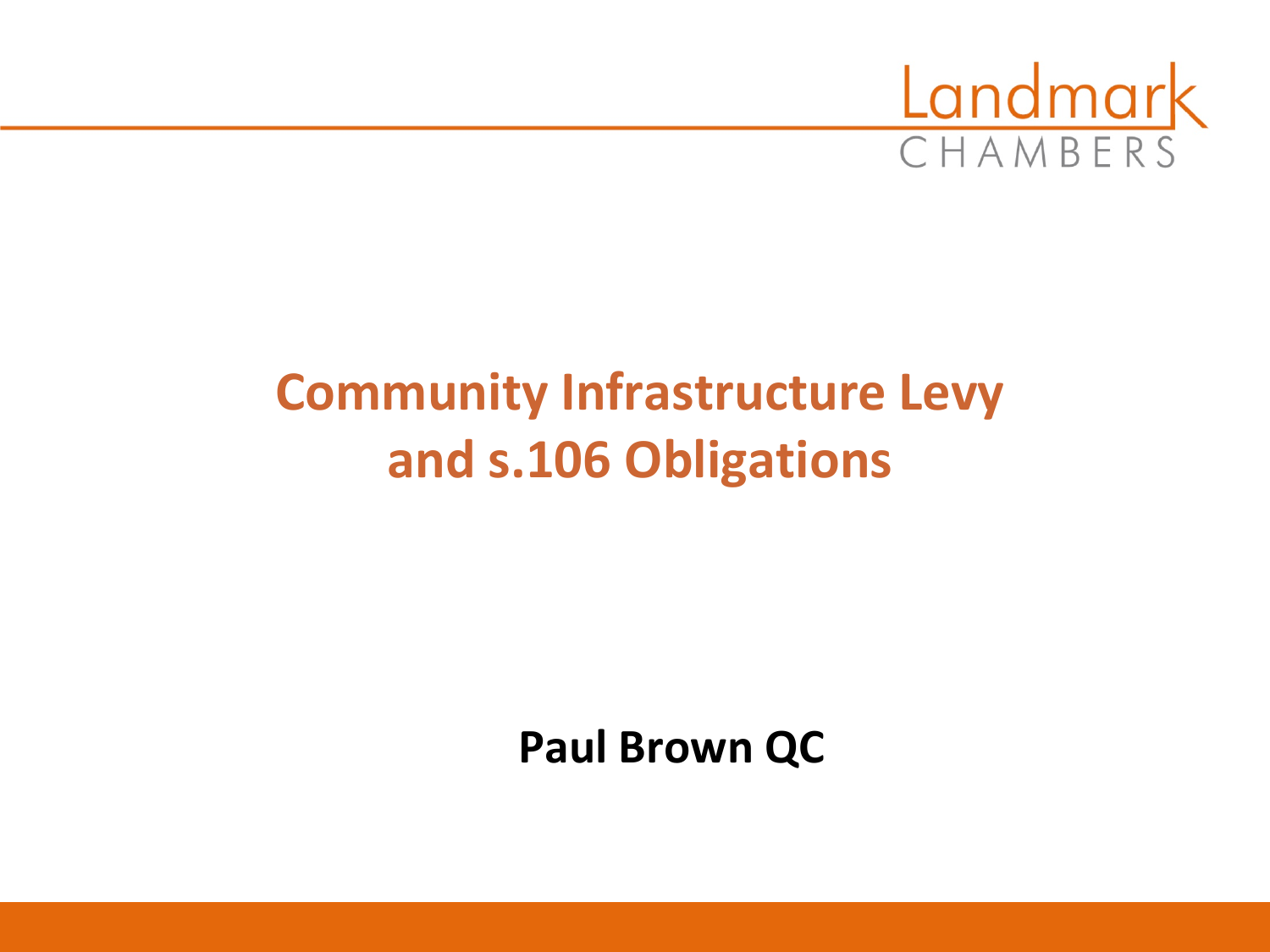# **CIL: A Brief History**

Introduced by Planning Act 2008

• But regulations not made until 2010

Open Source Planning, Jan 2010: **"We will scrap CIL"**

Instead:

CONFUSED UNSURF PERPLEXED DISORIENTED BEWILDERED

- CIL amended by Localism Act 2011
- 3 separate sets of amending regulations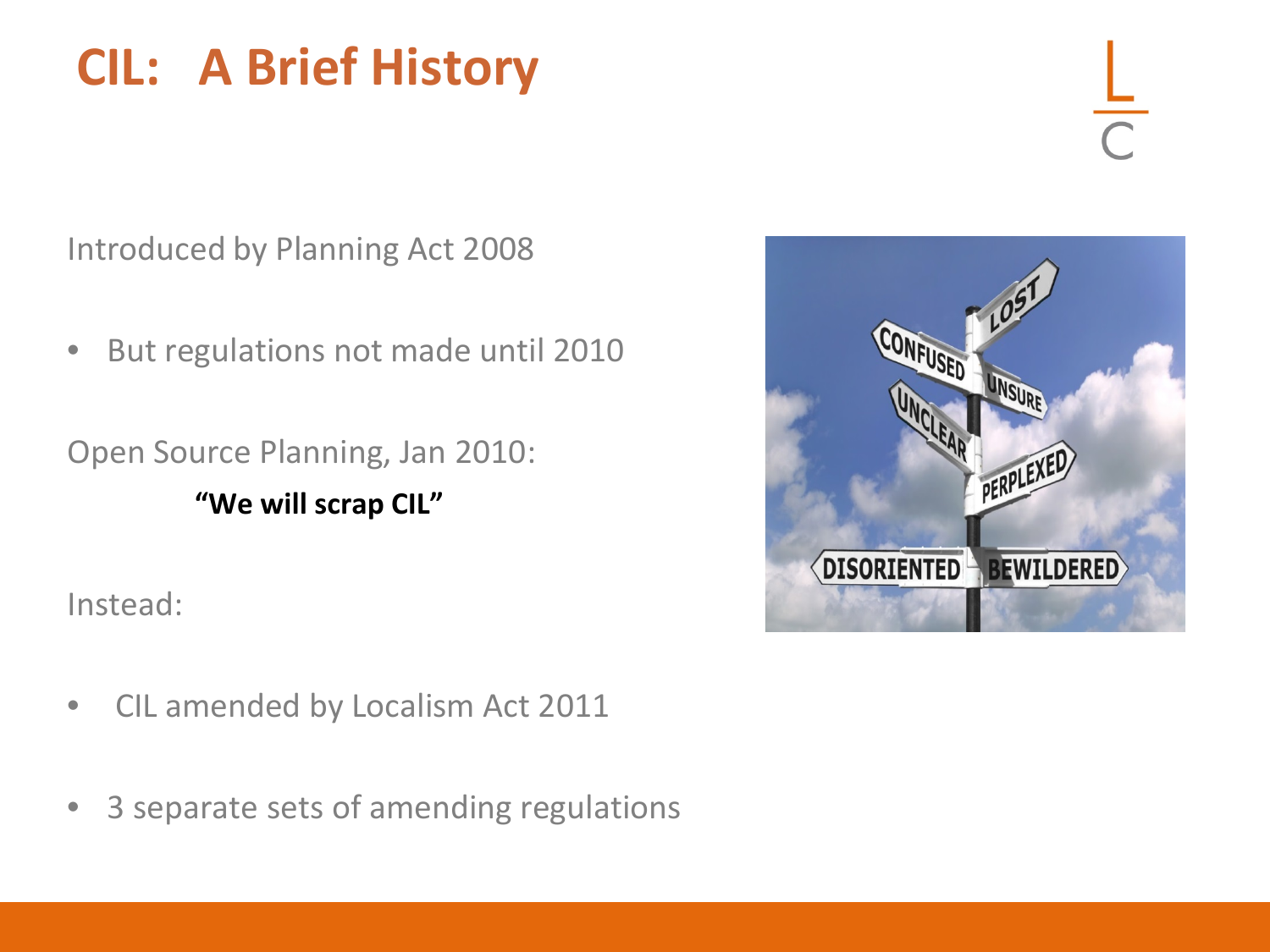## **CIL: The latest …**

**"The government is committed to the levy and to ensuring that it is workable and effective. The primary legislation implementing the levy was designed to permit a flexible and evolutionary approach, and since the levy came into force, the Government has listened carefully to issues being raised in the light of early experience. We have already reformed the levy … There are some changes we think we still need to make …"**

DRIVING SCHOOL ຈ ຂ you have nailed the U-turn, lets OK try going forward or parking for a while

- April 2013 consultation on further reforms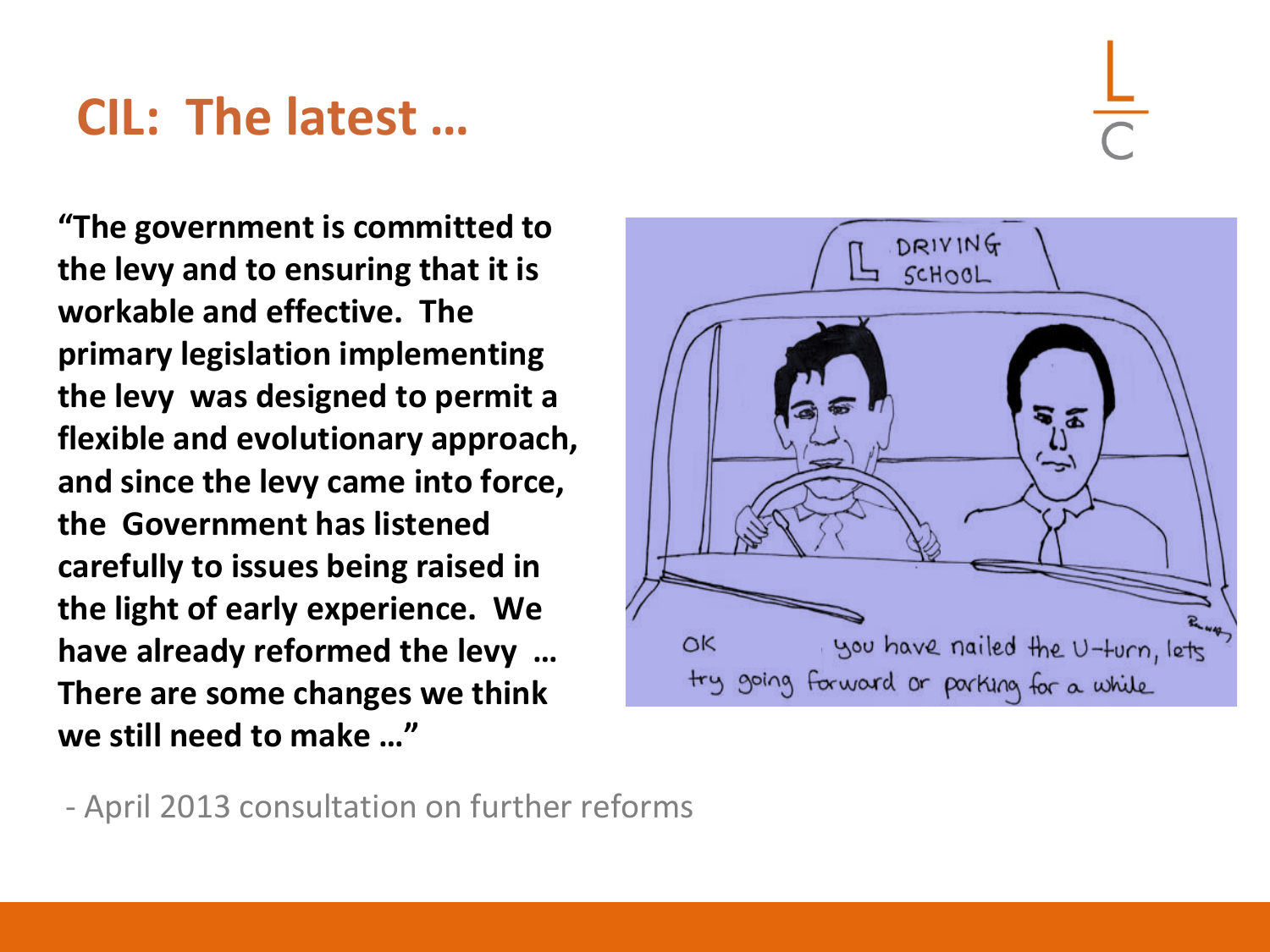### **CIL: The Basic Concept**

- Essentially a tax on "development" which increases floorspace
- To be used to fund "infrastructure"
- Applies where a charging authority has adopted a "charging schedule" setting out CIL rates
- In setting rates, authority must

"strike what appears to [it] to be an appropriate balance between [the desirability of funding infrastructure from CIL] and the potential effects .. of the imposition of CIL on the economic viability of development across its area"

- Charging schedules are subject to objection and examination by an independent inspector
- Defined exemptions and reliefs, but otherwise mandatory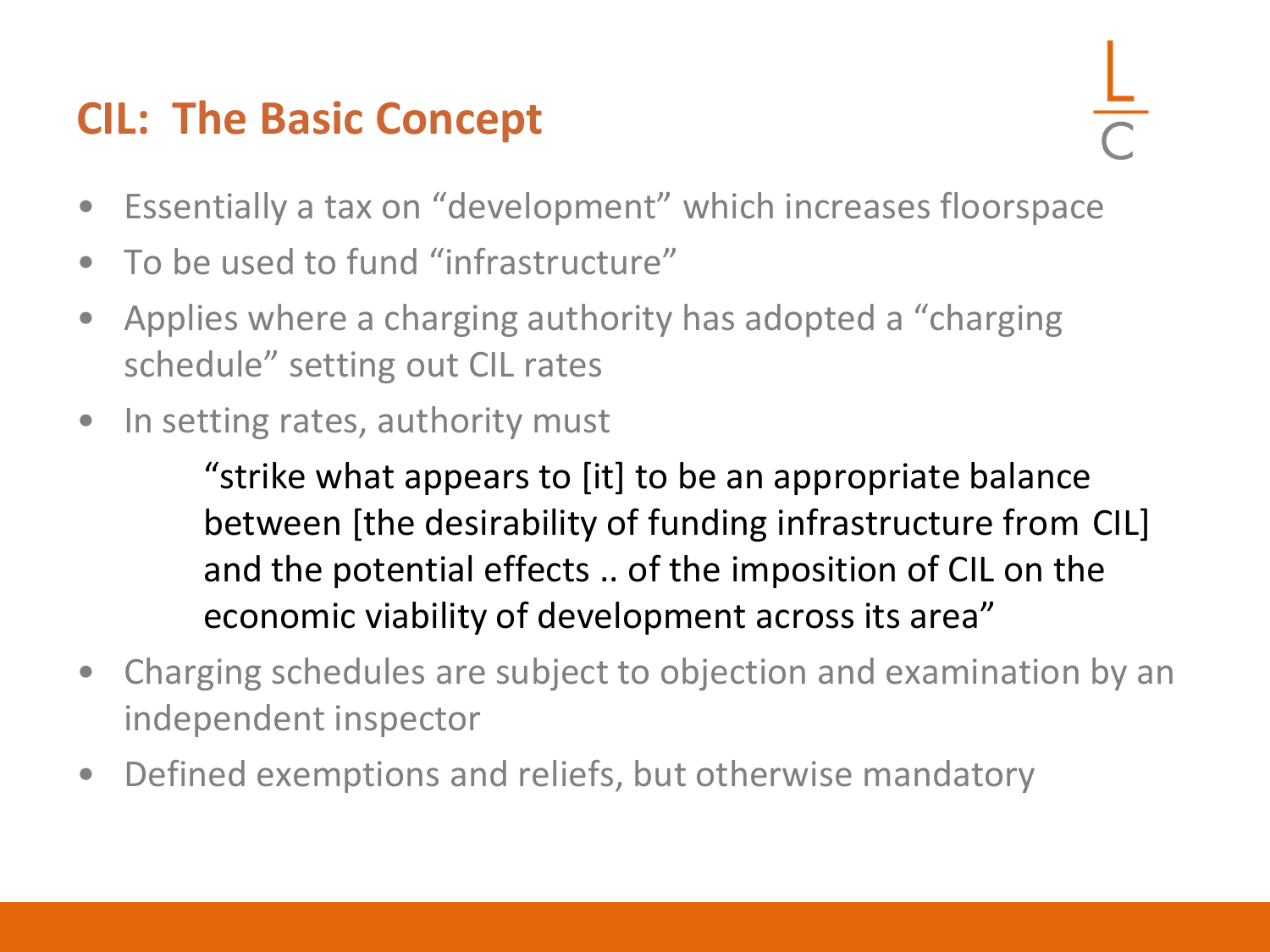## **The Main Changes to Date (1) Localism Act 2011**

- Authorised regulations defining what was an appropriate evidence base for a charging schedule
- Limited the powers of the examining inspector
- Authorised regulations which expanded the definition of "infrastructure" to include maintenance and operational activities in connection with infrastructure
- Authorised regulations which would require charging authorities to pass on a proportion of receipts to the local community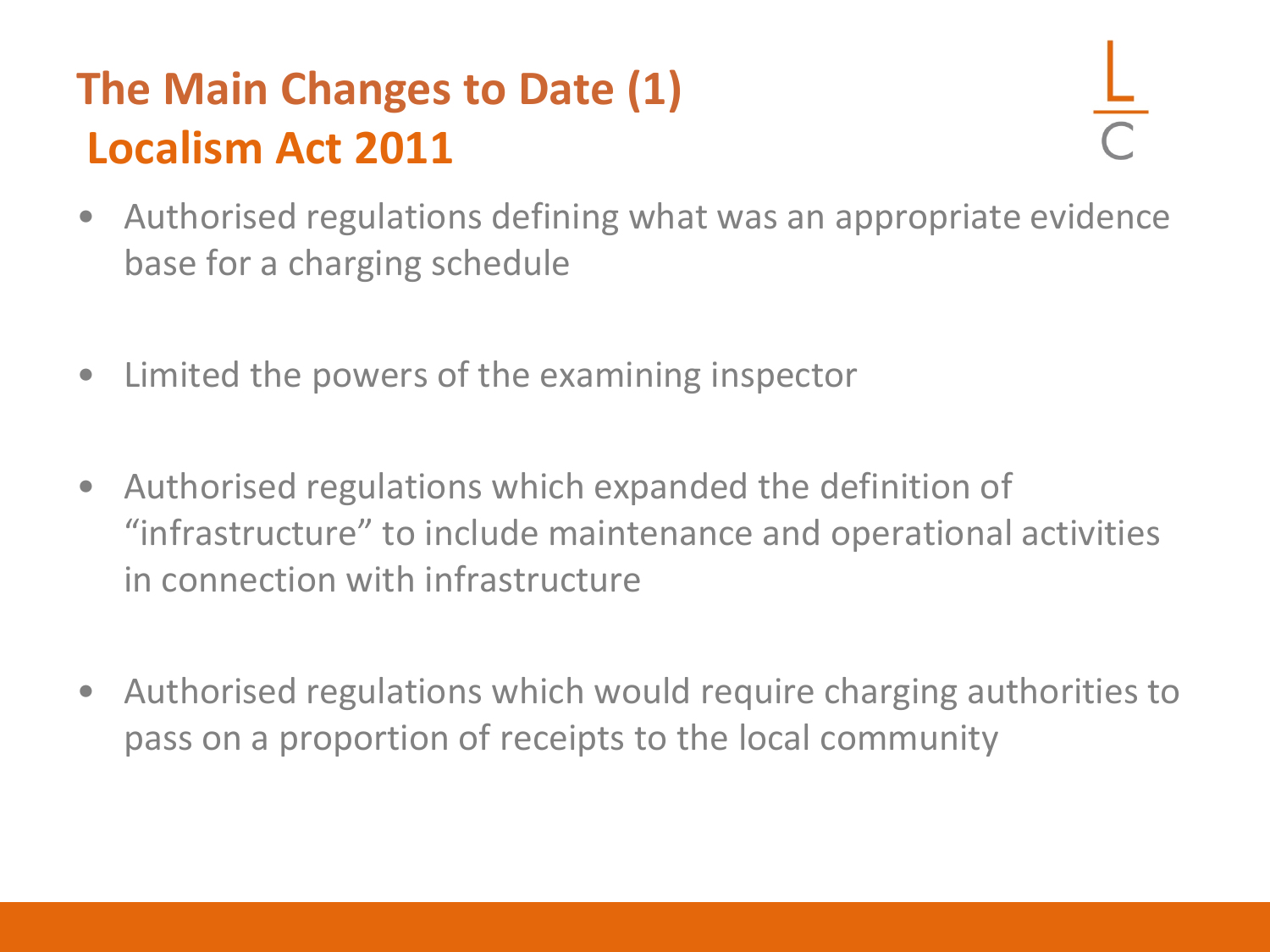# **The Main Changes to Date (2) CIL Amendment Regulations 2010**

- Made provision for authorities wishing to adopt instalment policies
- Exempted retail mezzanine floors
- Removed the threshold for payments in kind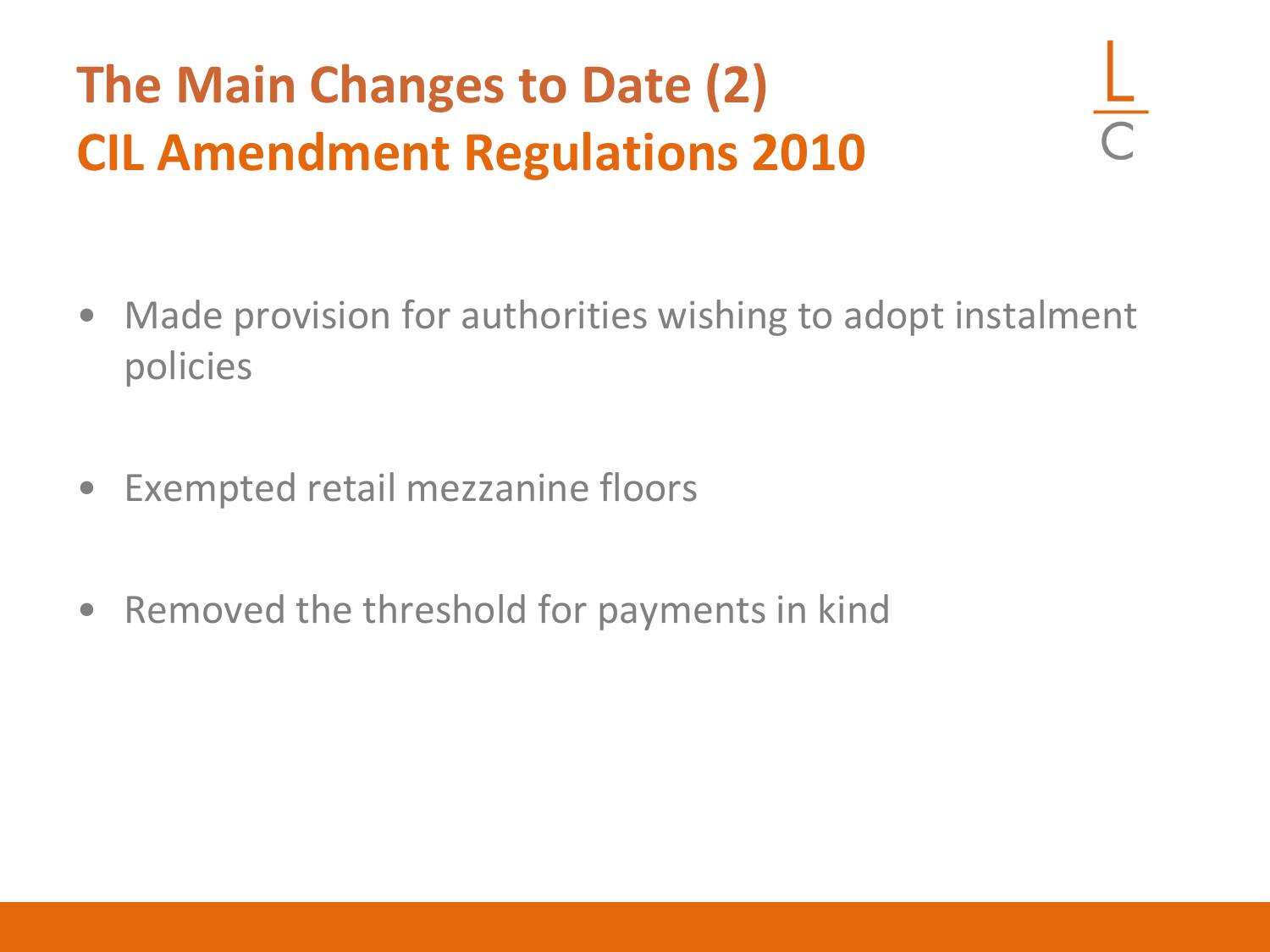### **The Main Changes to Date (3) CIL Amendment Regulations 2012**

- Treatment of s. 73 applications:
	- Where original permission predates CIL, CIL only applies if and so far as s.73 permission produces more floorspace
	- Where both permissions postdate CIL, CIL only applies to the most recently commenced permission, but the "date on which the development is first permitted" is referable to the original permission
	- Payments already made credited towards new liability
- Corrected errors on the formulae for calculating liability and social housing relief
- Definition of "infrastructure" expanded (per Localism Act 2011)
- Consents under NDOs included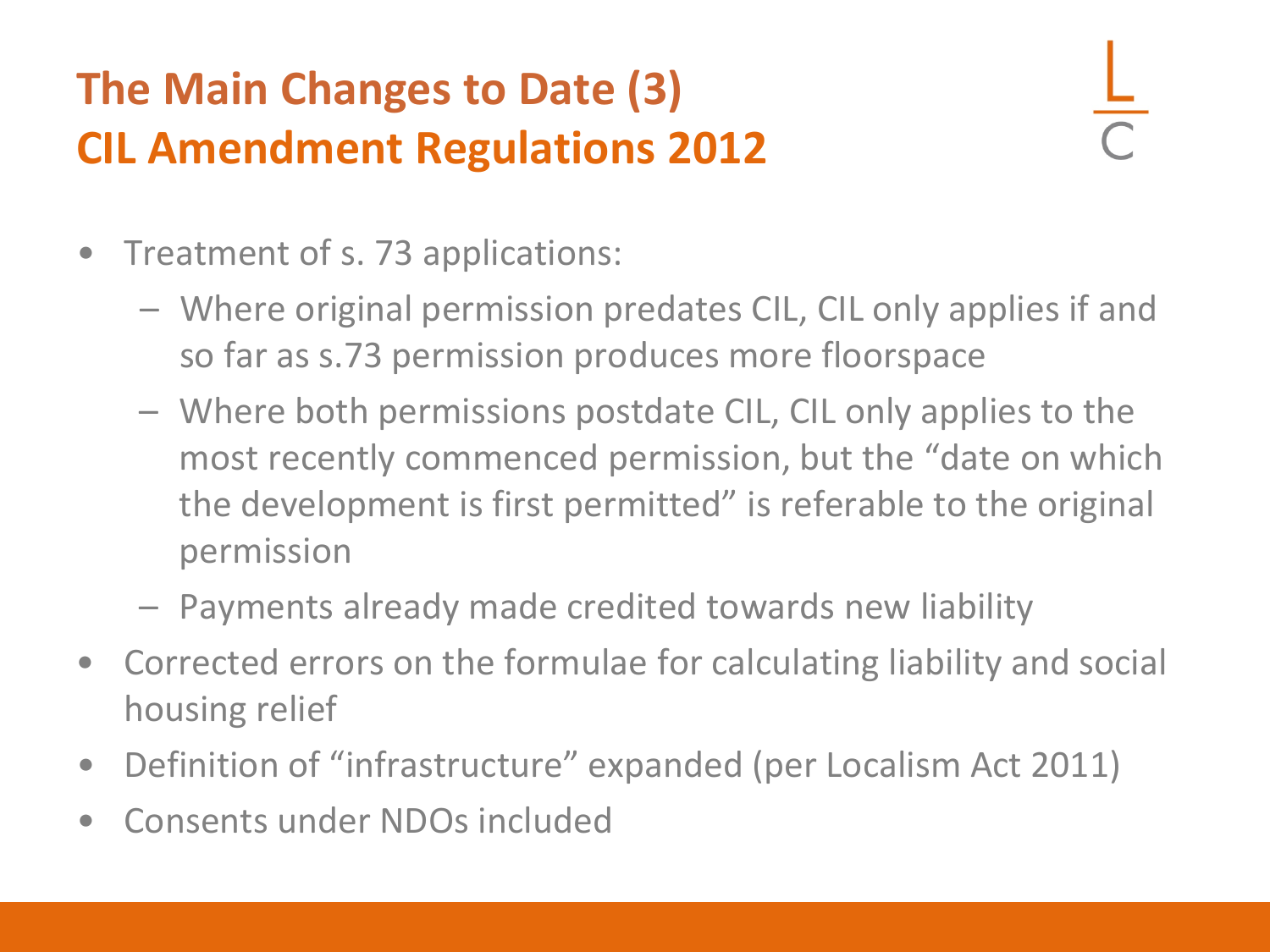### **The Main Changes to Date (4) CIL Amendment Regulations 2013**

- Duty to pass CIL to Local (Parish) Councils
	- 25% where there is a NDP in place
	- 25% if development was granted under an NDO
	- Otherwise, 15%
	- Subject to a maximum of £100 per dwelling p.a. in the area
- Local council may spend on provision, improvement, replacement, operation or maintenance of infrastructure OR "anything else that is concerned with addressing the demands that development places on an area"
- Use it or lose it: repay charging authority if not used within 5 years
- Where no local council, charging authority *may* use same amounts as local council would have been entitled to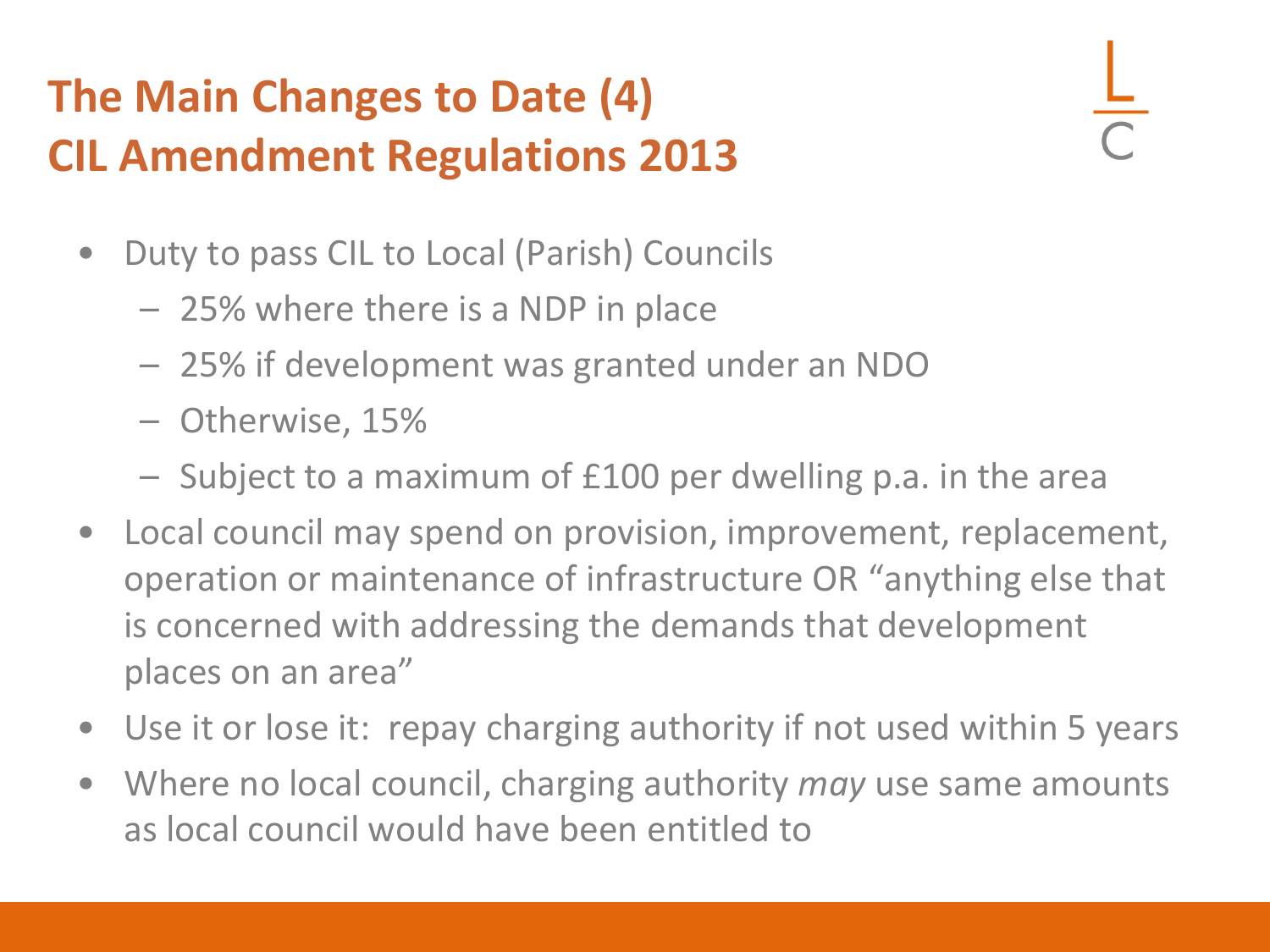# **What Next? April 2013 Consultation – Proposed Changes**

- **1. Rate setting: Context**
- Statutory test: what appears to the authority to be an appropriate balance
- Early examiner's decisions: very light touch see e.g. Crossrail CIL: "The Mayor's approach is undoubtedly relatively basic" but

"it is for the charging authority to decide what evidence to present"

and

"in adopting a very basic approach the Mayor has taken account of the clear message that the charge should be set on the basis of appropriate *available* evidence."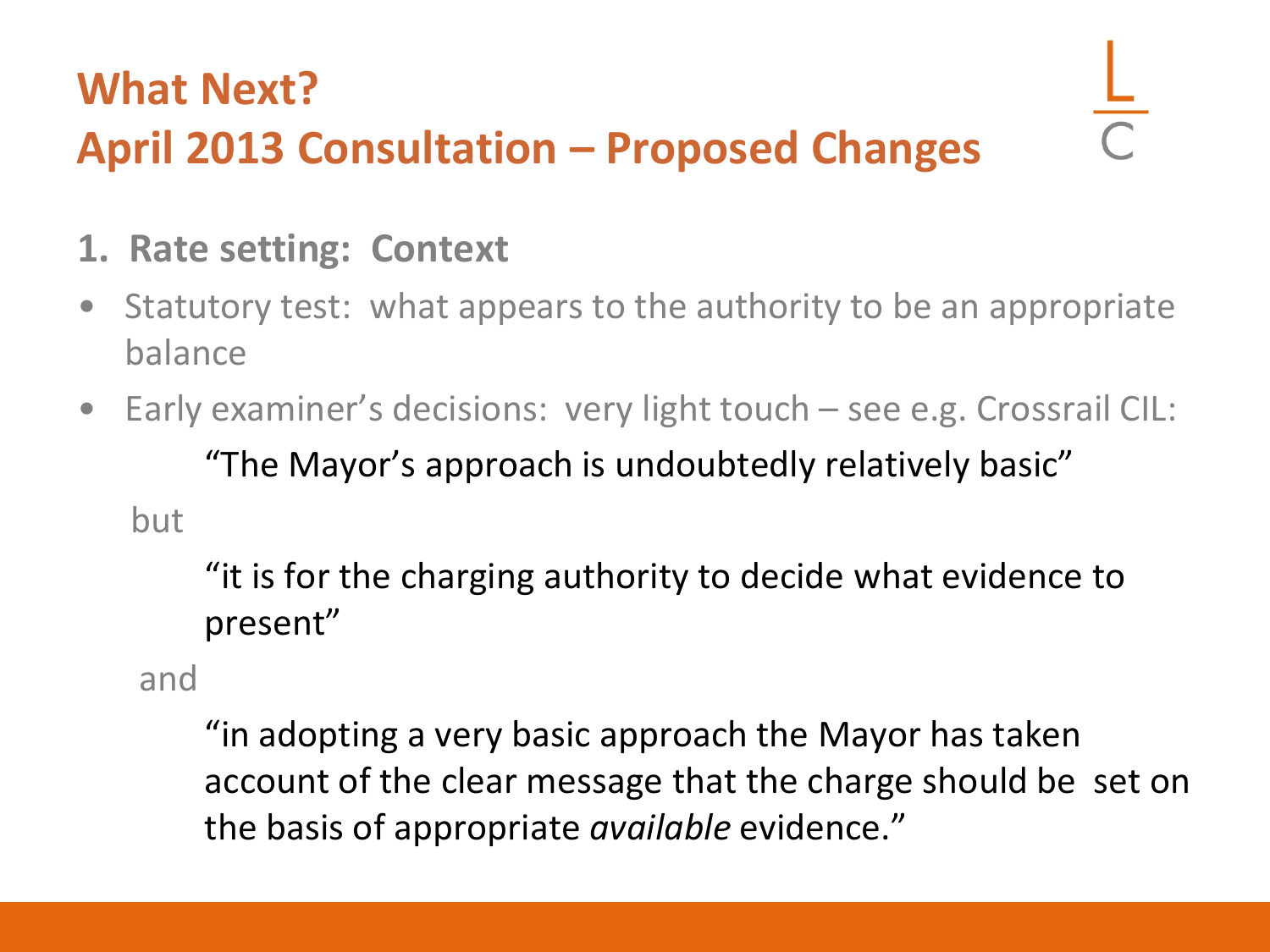## **Proposed Changes: 1. Rate Setting (2)**

### **Context (cont'd)**

- Recent decisions more interventionist
	- Southampton Examiner cut residential rate from £90 to £70
	- Exeter Examiner raised further questions because CIL premised on 25% Affordable Housing when Core Strategy required 35%
	- Chorley/Preston/South Ribble Examiner:

"While there is no requirement for levy rates to exactly mirror the evidence, they must be reasonable given the evidence available. The rate for apartments is wholly inconsistent with the viability evidence produced. That is not reasonable."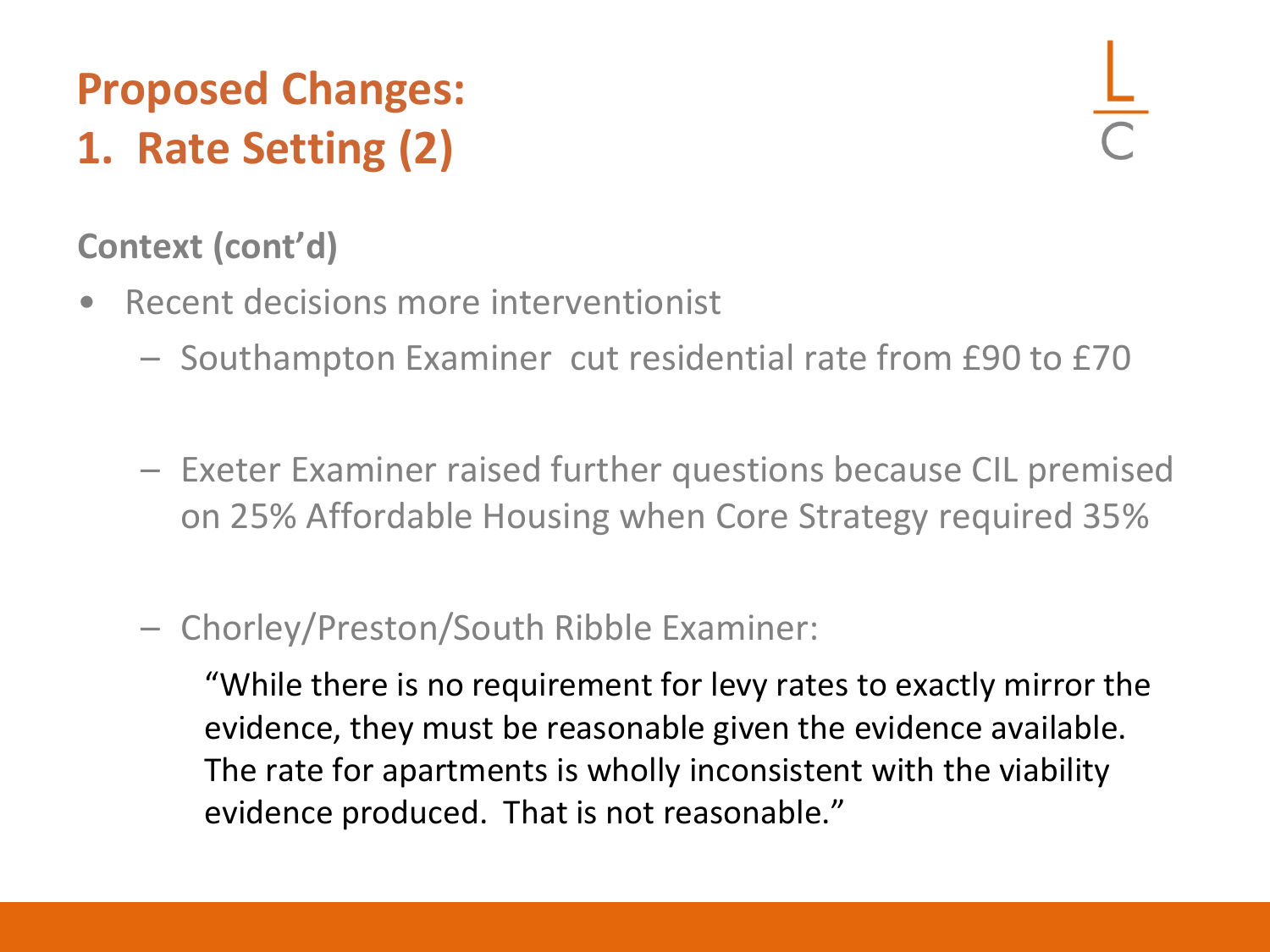## **Proposed Changes 1: Rate Setting (3)**

**CLG Proposal:**

- Charging authorities required to "strike an appropriate balance"
- A "more evidence-based test" "to assist the examiner in reaching a view as to whether the correct balance has been reached"

"That evidence should also show and explain how the proposed levy rates will contribute towards the implementation of [the] relevant Plan and support development of [the] area"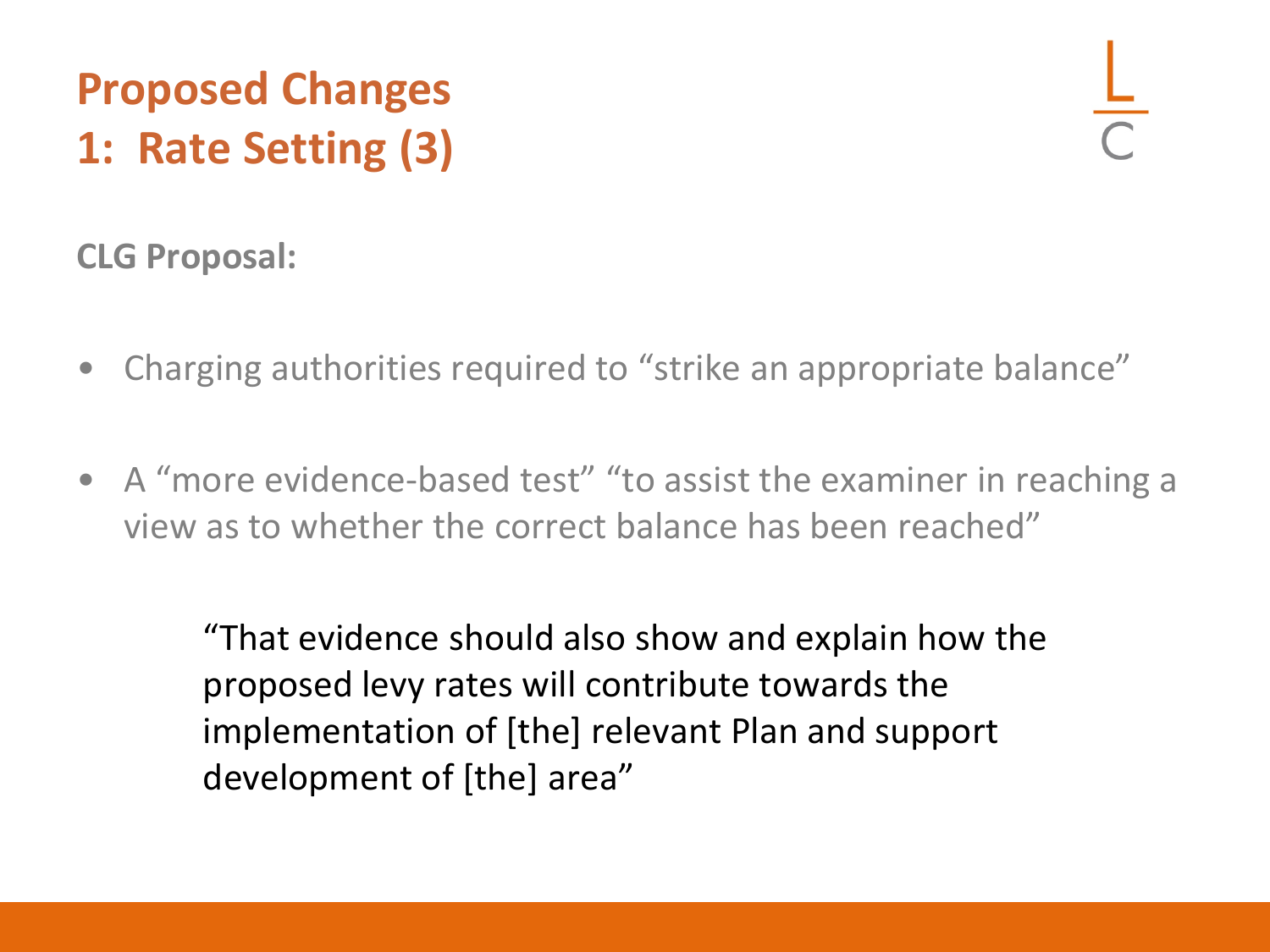# **Proposed Changes:**

### **2. Differential Rates for Scale**

- Regulations currently allow differential rates for different geographical zones and "different intended uses"
- CLG Guidance: "uses" not the same as use class
- 2013 Consultation:

"However, differential rates cannot currently be set in relation to the size of a development"

- Is the change actually needed?
	- Portsmouth: lower rate for retail ≤ 280sqm
	- Newark & Sherwood: lower rate for retail ≤ 500 sqm
- Either way, proposed to allow different rates according to scale
- Will require "consistent evidence relating to economic viability that constitutes the basis for any such differences in treatment"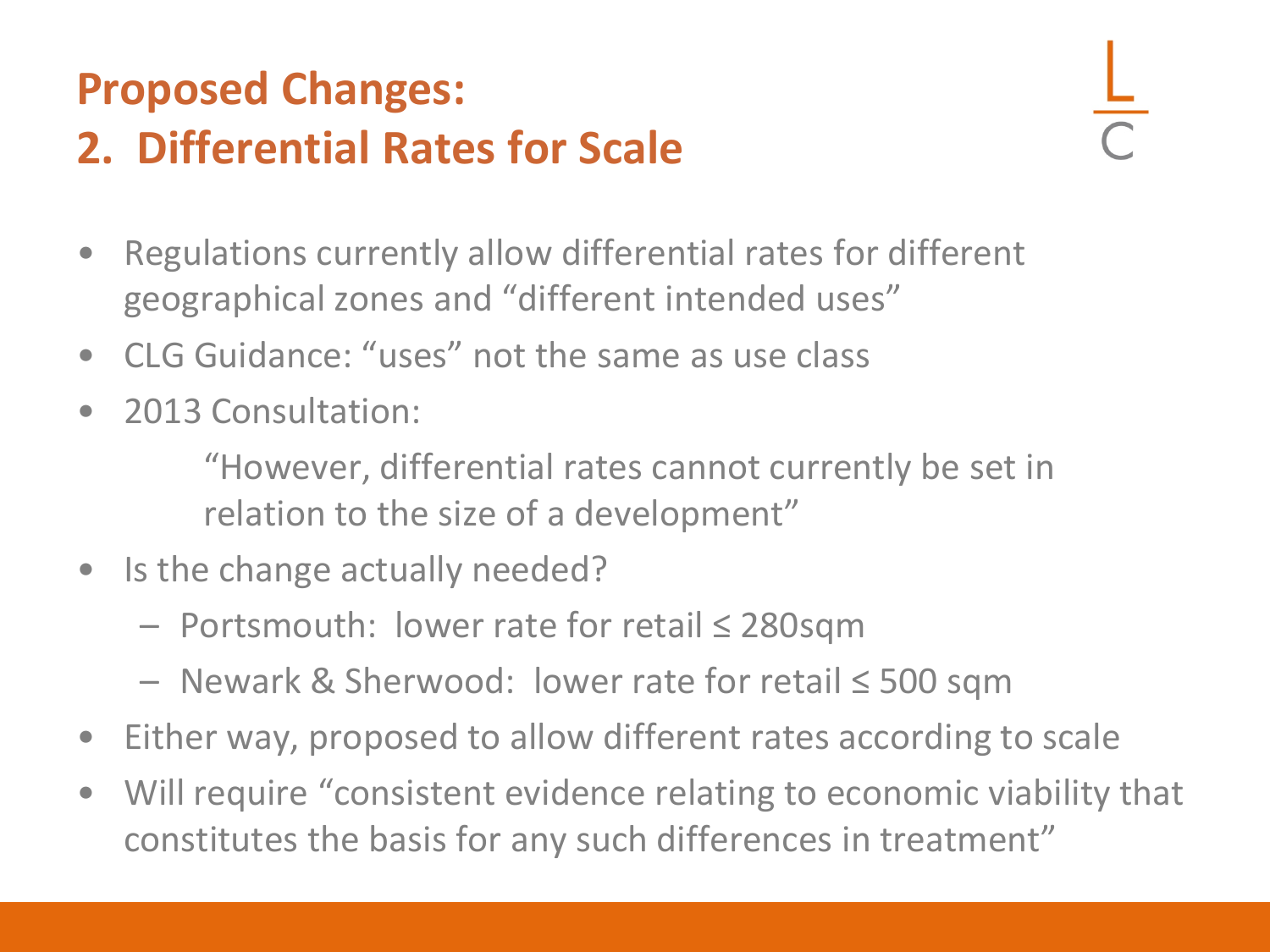### **Proposed Changes: 3. The Vacancy Test**

**Reg 40:** CIL liability is discounted for existing floorspace

- But only where building is "in lawful use", where "use" means "in use for a continuous period of at least 6 months within the period of 12 months ending on the day planning permission first permits the chargeable development"
- Rationale: infrastructure should be in place to support buildings in active use, but bringing buildings back into use can have an impact
- But can delay development

**Proposal:** Remove the vacancy test

• CIL payable only on increased floorspace unless previous use abandoned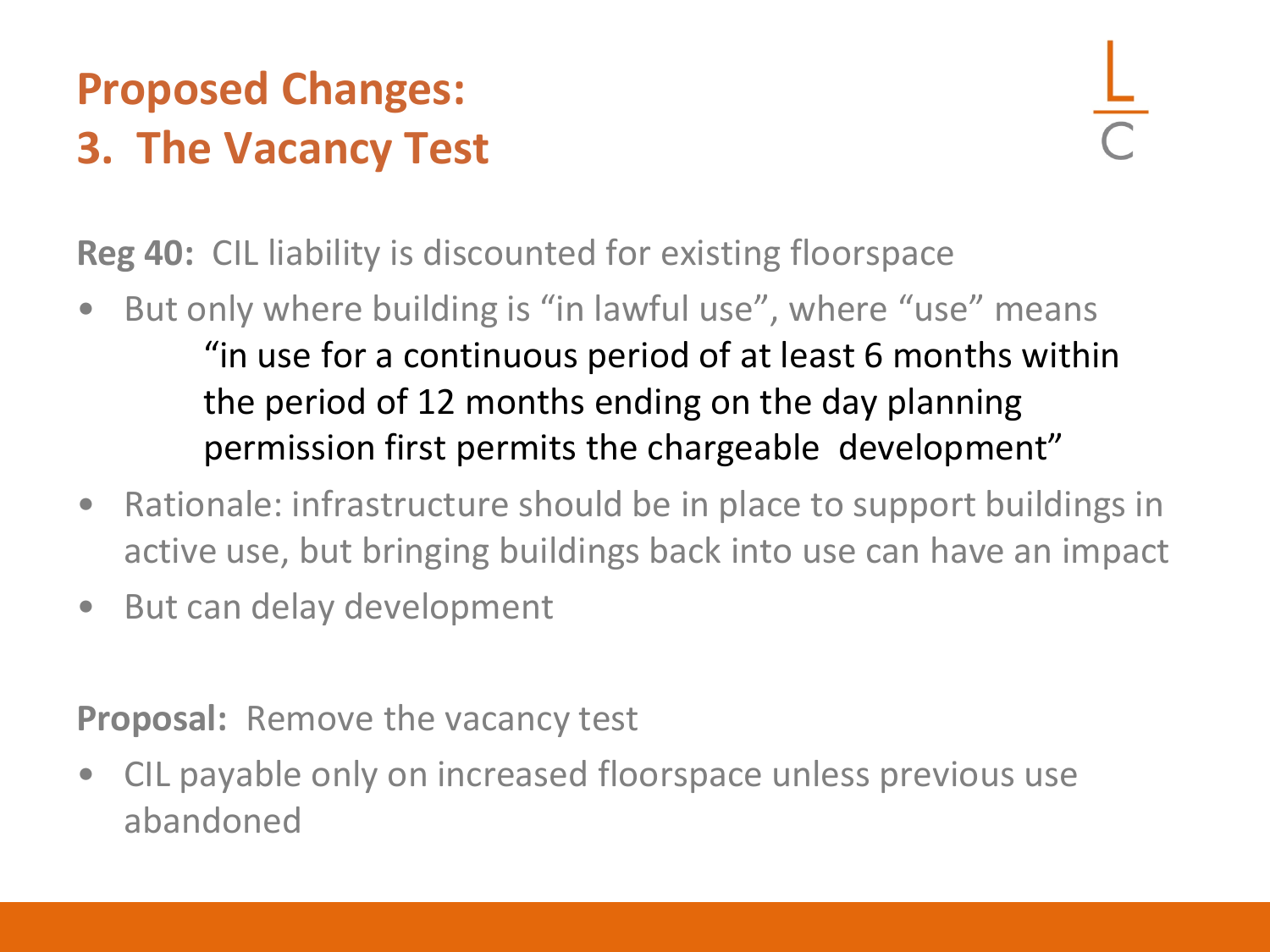### **Proposed Changes: 4. Payments in Kind**

**Reg 73(1):** Payments in kind limited to "land payments"

- *i.e.* acquisition of land
- size of CIL payment determined by the value of the land

### **The Proposal:**

- Charging authorities to be given a choice to accept a combination of land payments and/or provision of infrastructure
- CIL payment will be the actual cost of the works
- Only possible if the authority has published a policy
- Guidance to make clear: only where there would be cost savings/timing benefits compared to procurement through levy funds

### **The Query**

• **W**hether should be subject to EU procurement thresholds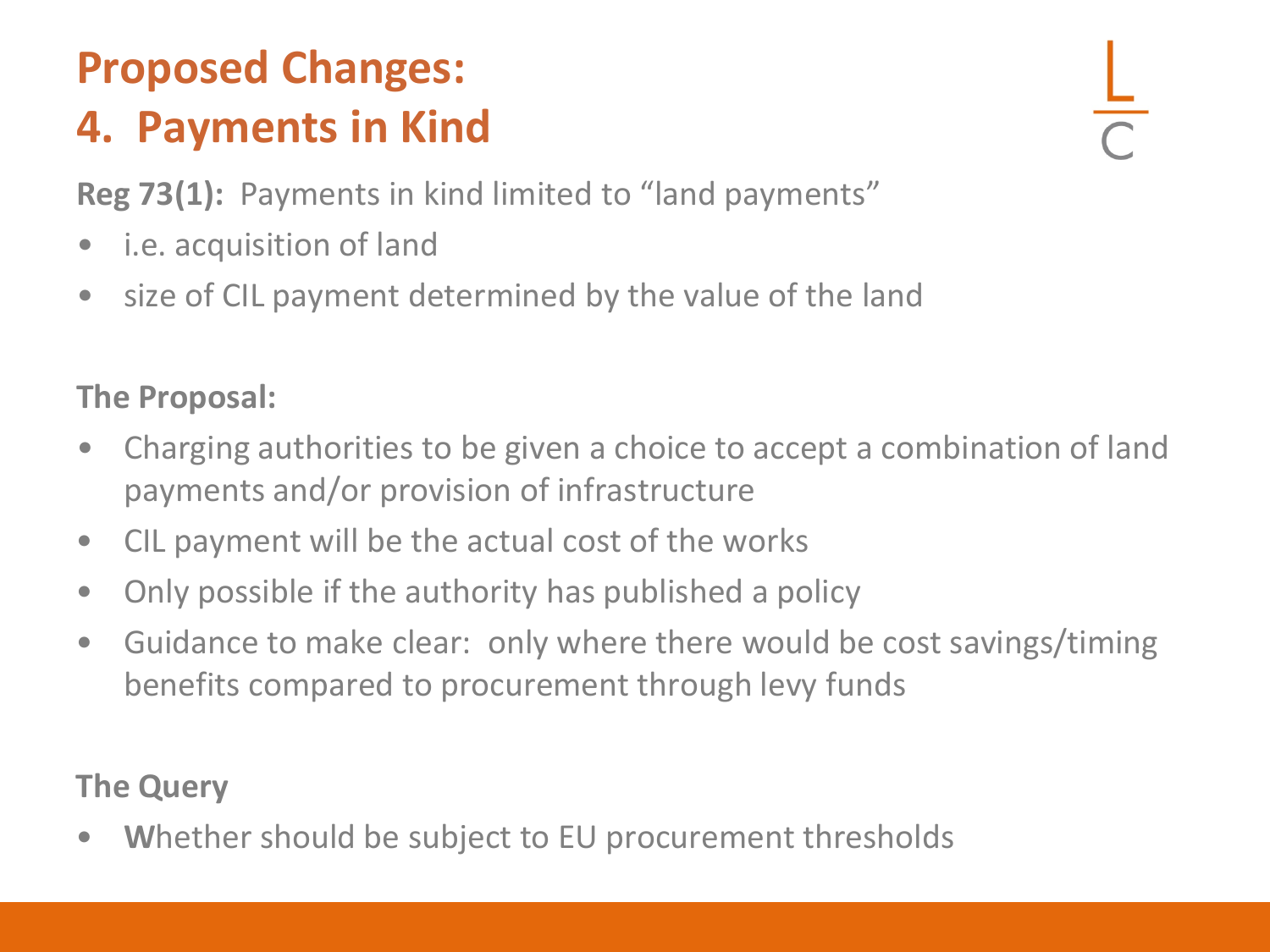### **Proposed Changes: 5 & 6. Phasing and Commencement**

**Phasing**

- **Reg 8/9** liability for outline permissions can be phased according to approval of RMA for each phase
- **Proposal**  extend this to full permissions which expressly permit or require development in phases

### **Commencement**

- Liability currently determined by date of commencement
- **Reg 7**: commencement tied to "material operation" test
- **Proposal**: where site clearance is the first phase, site preparation can be completed without incurring liability. Liability would only arise once a phase involving the erection of buildings commences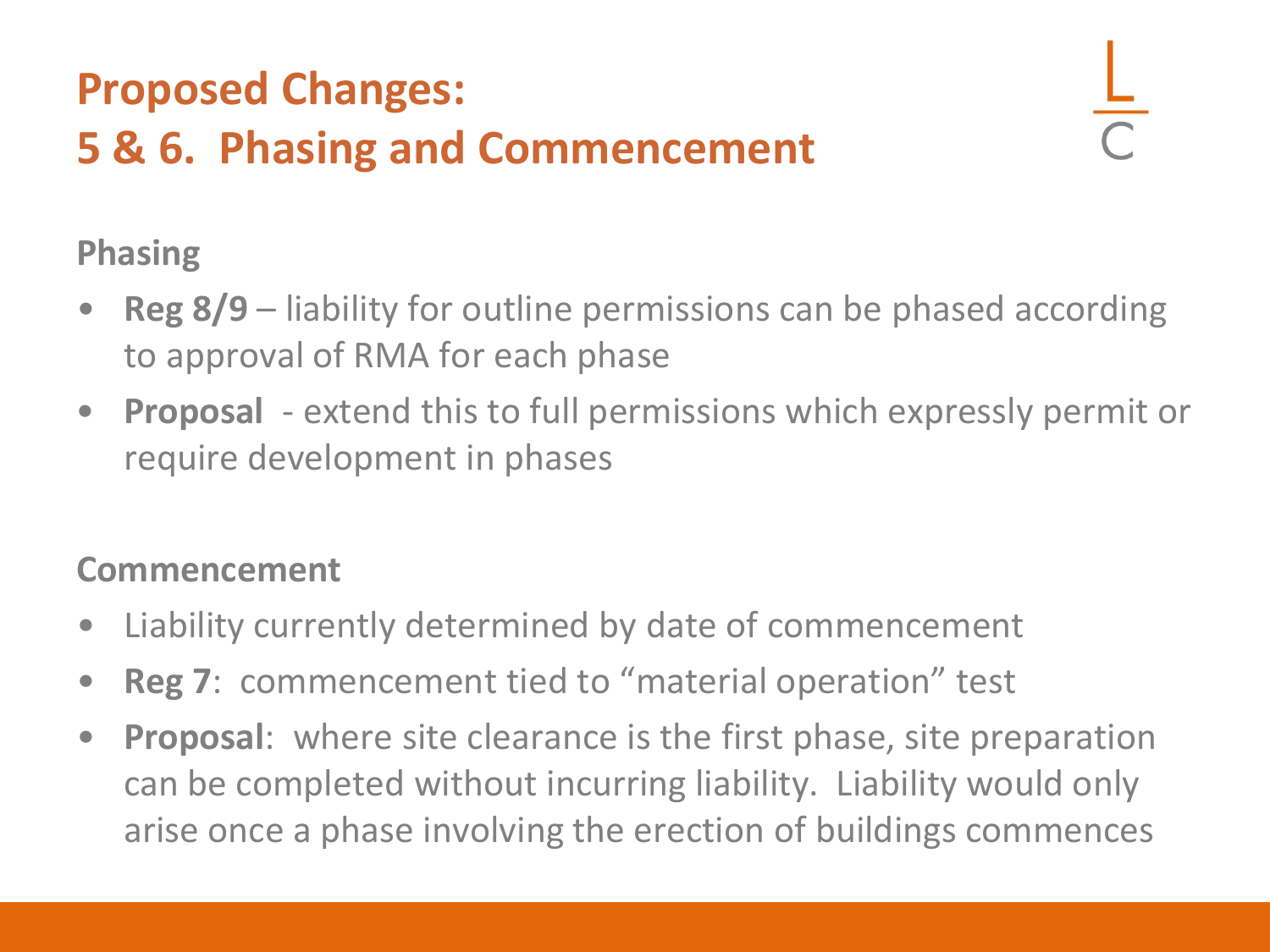### **Proposed Changes:**

## **7. Relief for Exceptional Circumstances**

### **Reg 55-58**:

- Exceptional relief only allowed where
	- there is a s.106 obligation which exceeds the CIL liability
	- would have unacceptable effect on viability
	- Relief would not be a notifiable State Aid

"In practice these tests have meant that exceptional circumstances relief has not been used"

• **Proposal:** Remove or vary the requirement for a s.106 obligation which exceeds CIL liability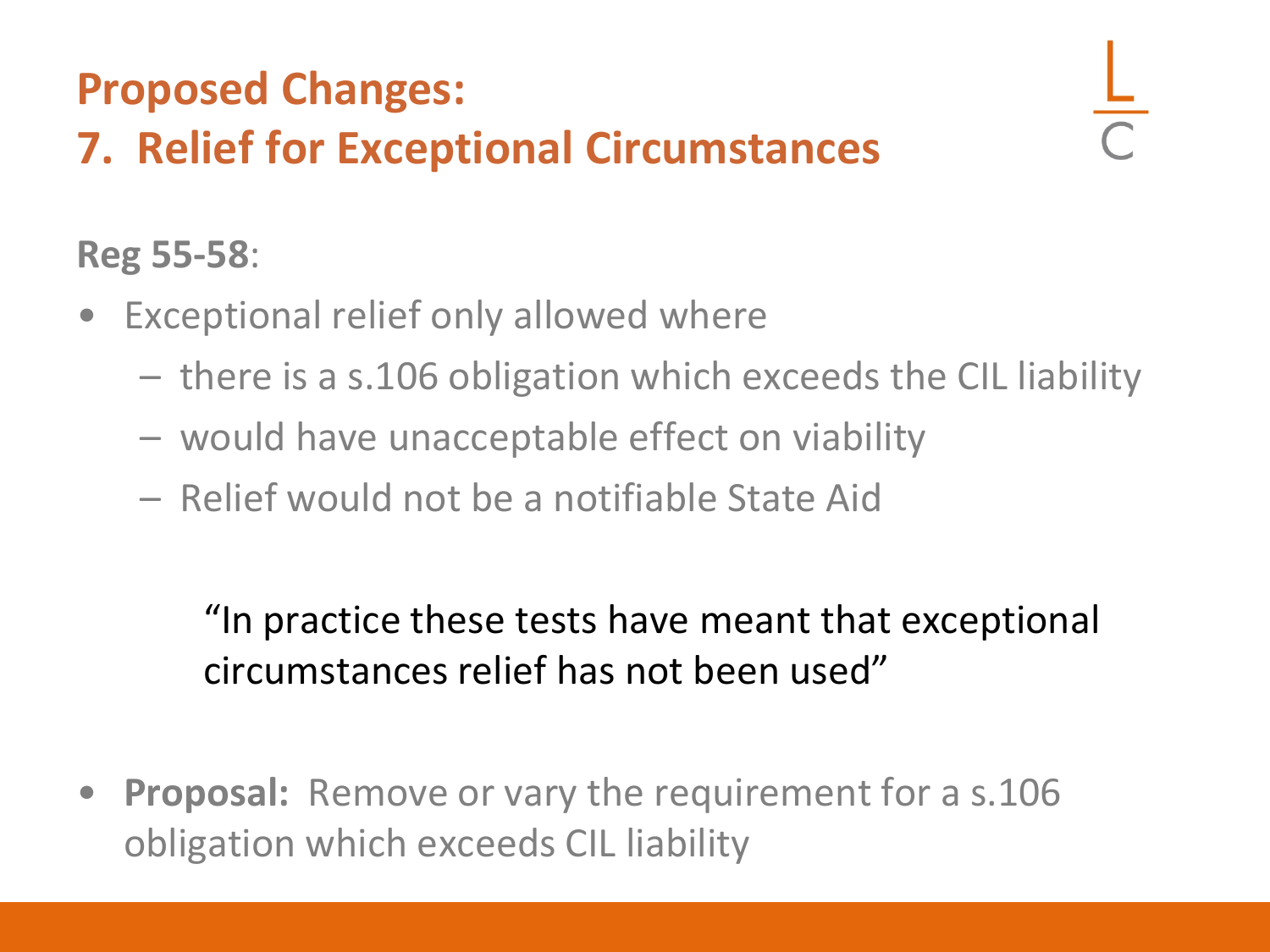### **Proposed Changes 8: The Infrastructure List**

**Reg 123:** authorities may produce a list of infrastructure which they intend to fund from CIL

- But no obligation to do so (subject to reg 123(2))
- Not part of the charging schedule so can amend at any time
- Doesn't restrict what authorities can spend CIL on
- But can impact on what authorities can seek s.106 obligations for

### **Proposed changes:**

- List to be published at same time as draft schedule and part of the appropriate available evidence
- Consultation on replacement lists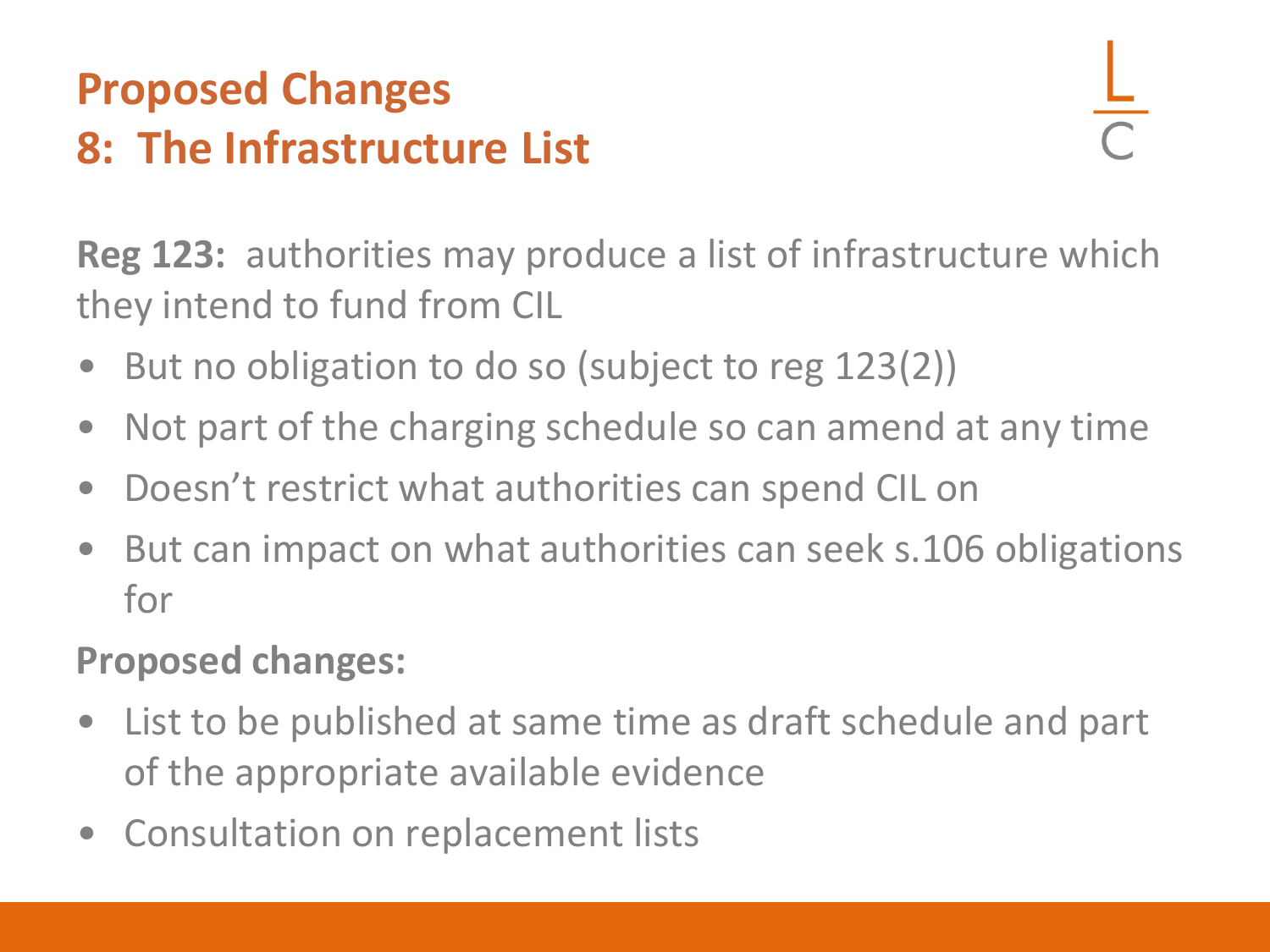### **Proposed Changes:**

### **9. Restriction on Pooling s.106 Contributions**

### **Reg 123** - post April 2014

- LPAs cannot require:
	- a planning obligation for infrastructure which is on the published list of infrastructure to be funded by CIL
	- more than 5 planning obligations entered into after April 2010 to fund any infrastructure which is not on the list
- If there is no list, LPAs cannot require a s.106 obligation to fund it at all

**The Proposal**

• Extend the date to April 2015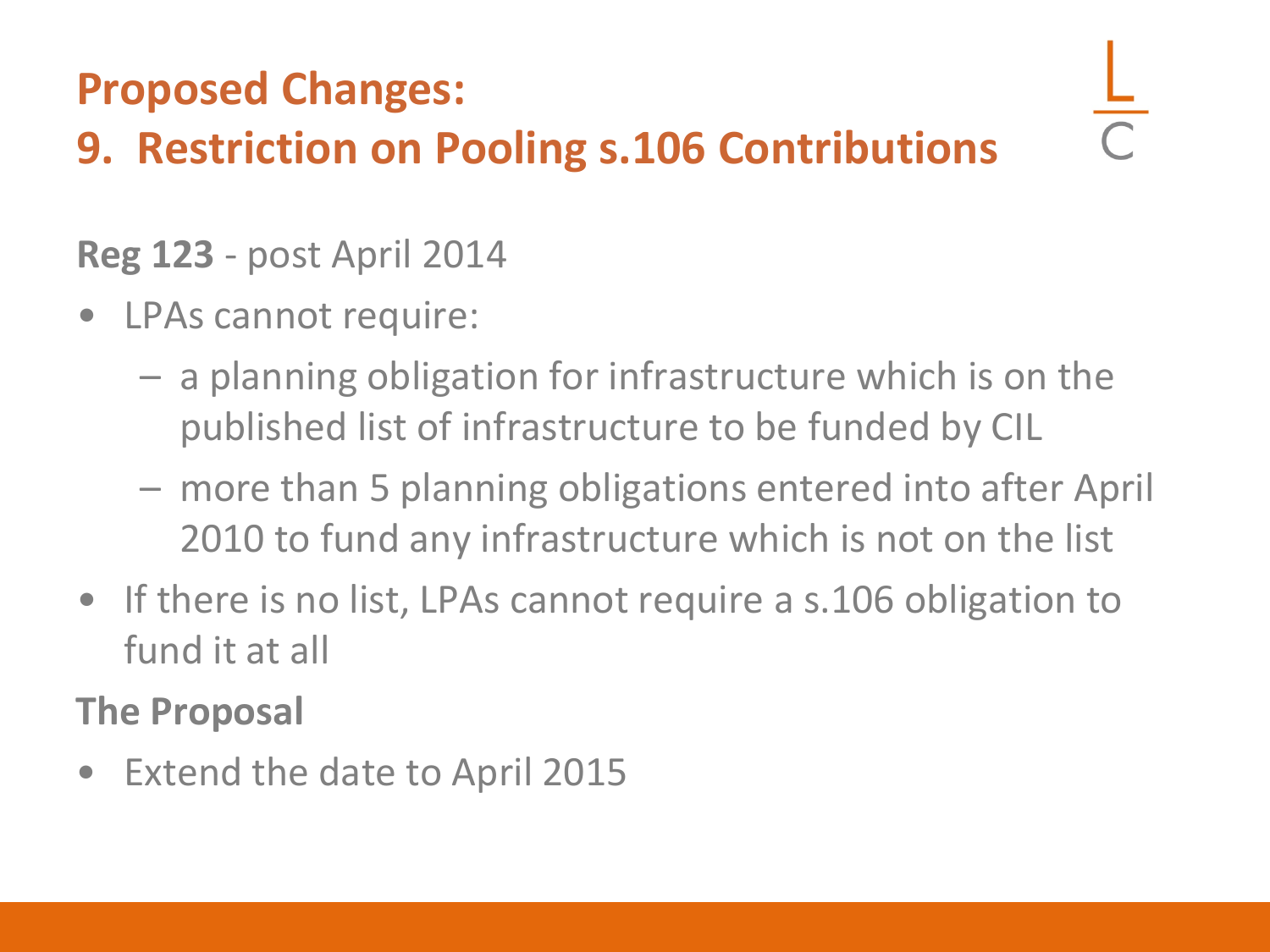### **Other changes**

- Extend consultation on draft schedule from 4 to 6 weeks
- Extend r. 123 restrictions to s. 278 agreements
- Extend the abatement provisions (ability to offset past payments against new liability) from s.73 permissions to new stand-alone permissions
- Extending social housing relief to other homes for sale at below market cost
- Relief for self-build housing
- Changing time limits for appeals
- Allowing review/appeals for liability in retrospective permissions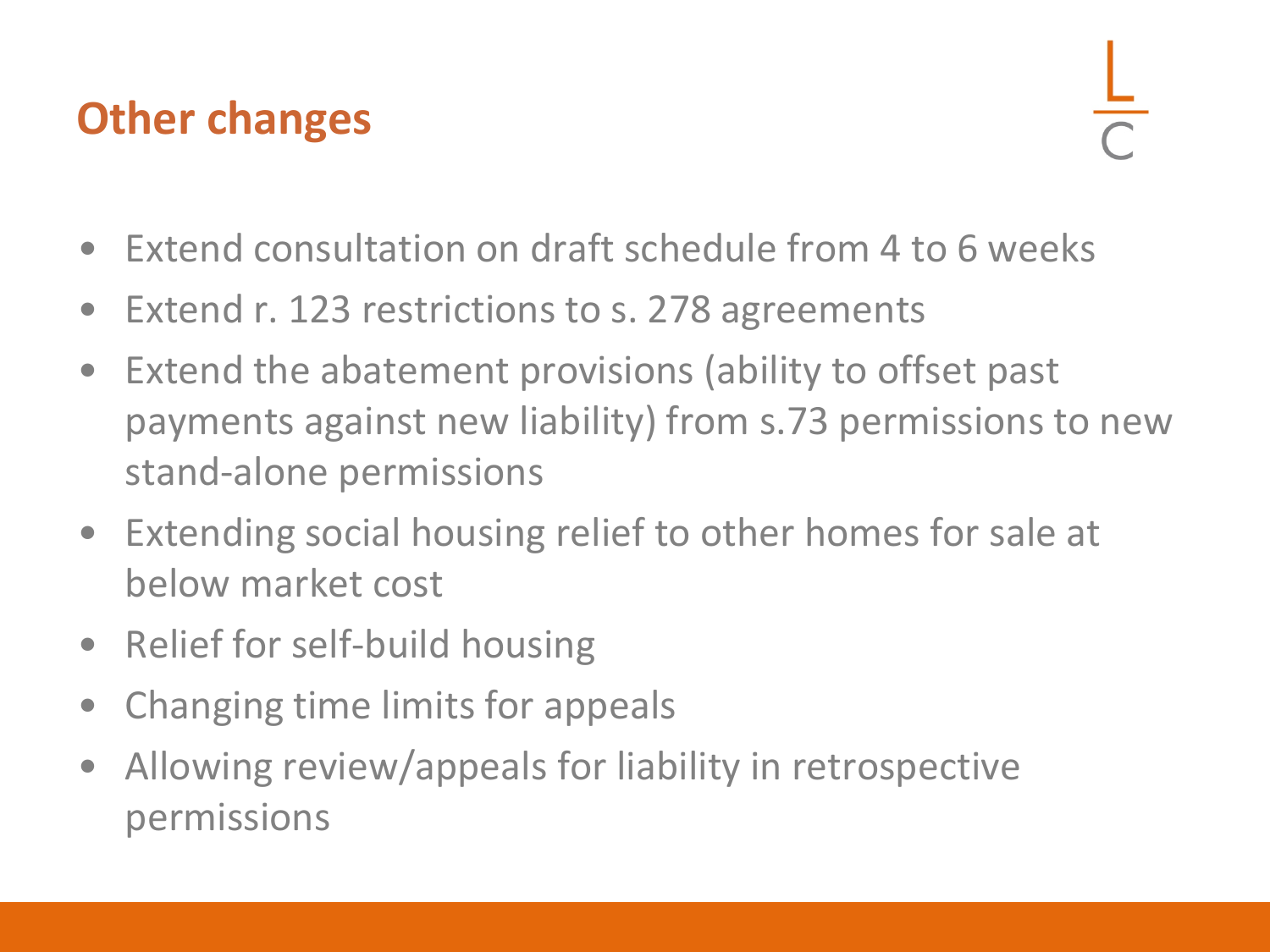# **What else is there to change?**

**Mezzanine Floors:**

- CIL definition of development s. 208: **"anything done to or in respect of an existing building**"
- Cf. May 2011 CLG Guidance, para 40: **"Any floorspace resulting from development to the interior of an existing building will be deducted."**



- But where is para 40 found in the Regulations?
	- Reg 6(1)(c) retail mezzanines are **"not to be treated as development"**
	- Reg. 42: only if not **"an enlargement to existing buildings**" ??
	- Reg. 40: depends on interpretation of  $K_R$  in formula ??